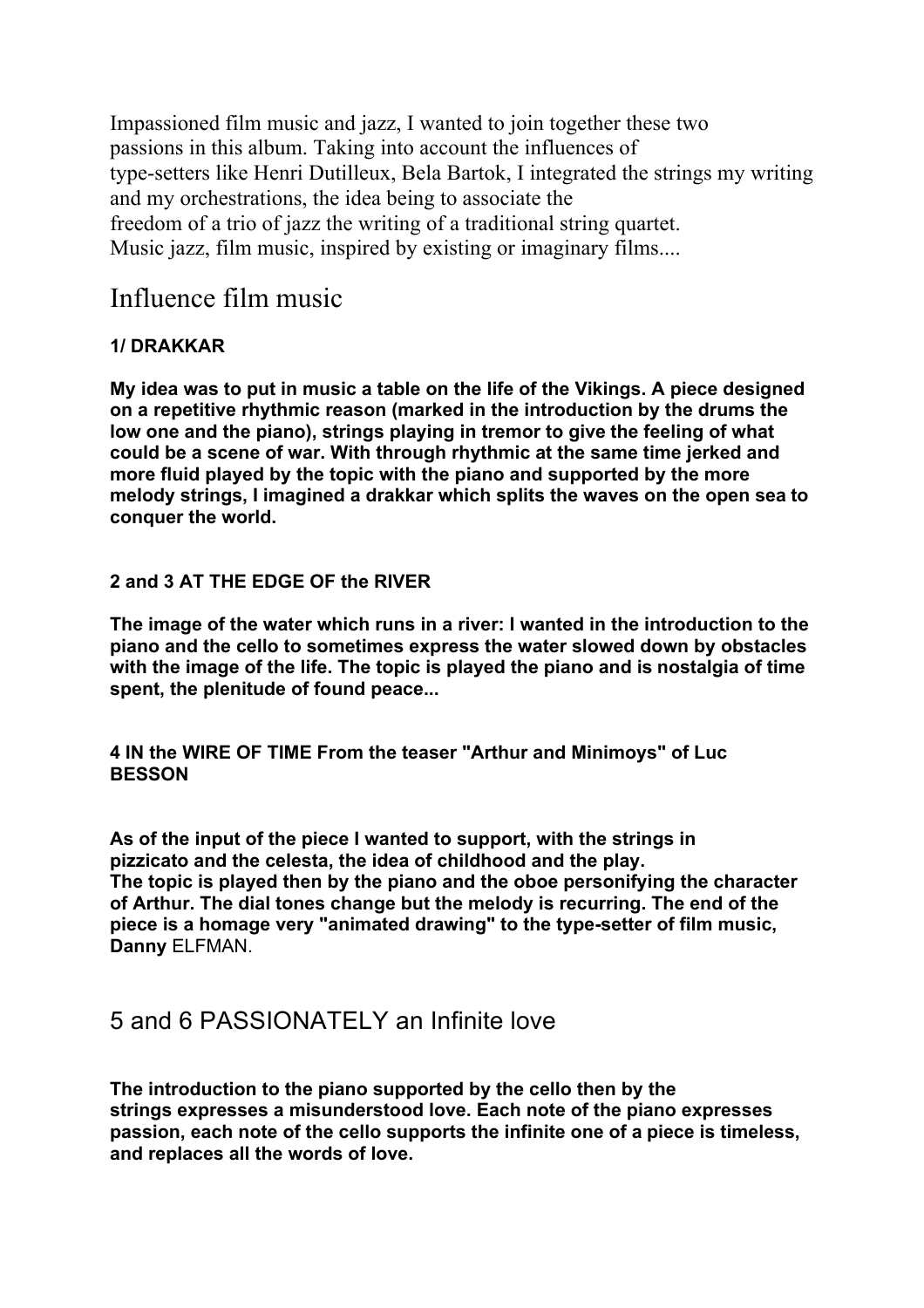### **7 BETWEEN TWO WORLDS Travels to Ireland**

**I thought of Ireland and his great extents with losses of sight. Contrast between the hardness of the life within these areas and the world of the dream, of imaginary that these landscapes can cause.**

**The introduction starts by the wind, then the piano re-enters with an improvisation of the cello in the acute ones accentuating the a little plaintive and nostalgic character. Then the Irish flute épiant eagle top of the hills....**

#### **8 OUR HISTORY**

**Piece written with a traditional form like an adagio, for piano and string quartet. The starting idea of the composition is the history of a rupture between two beings. As of the introduction, the piano with its agreements is very heavy, I wanted that the cords which support the topic, dramatize the melody, increase it feeling of oppression but also of brittleness.... Beyond this melody, I wanted to write by notes the history of a passion love.**

**9 and 10 WITHOUT GOOD-BYES**

**When the words are not enough any more - to render comprehensible with that or that which one likes - who one is - the ultimate reason is enough to leave without anything to say - and without Adieux**

**The introduction starts with the cello, the strings join it with one... the oboe presents the topic, I imagined the scene of a film which makes understand that there is no more forgiveness, and only memories will remain because time passed... Without Adieux, is a history without end.**

**11 ILONA**

**My daughter... one day,**

**In an environment very ballade, I decide to record in piano who corresponds has a very romantic state of mind in which I draw enormously to compose.....**

# **Influence film jazz music**

#### **12 NISSANOU Idea of a Police series**

**Piece written on the idea of a police series, its construction rests on four different rhythmic tables, like different plans of camera... The introduction starts with a chromatic flight of the strings and piano for to express tension,**